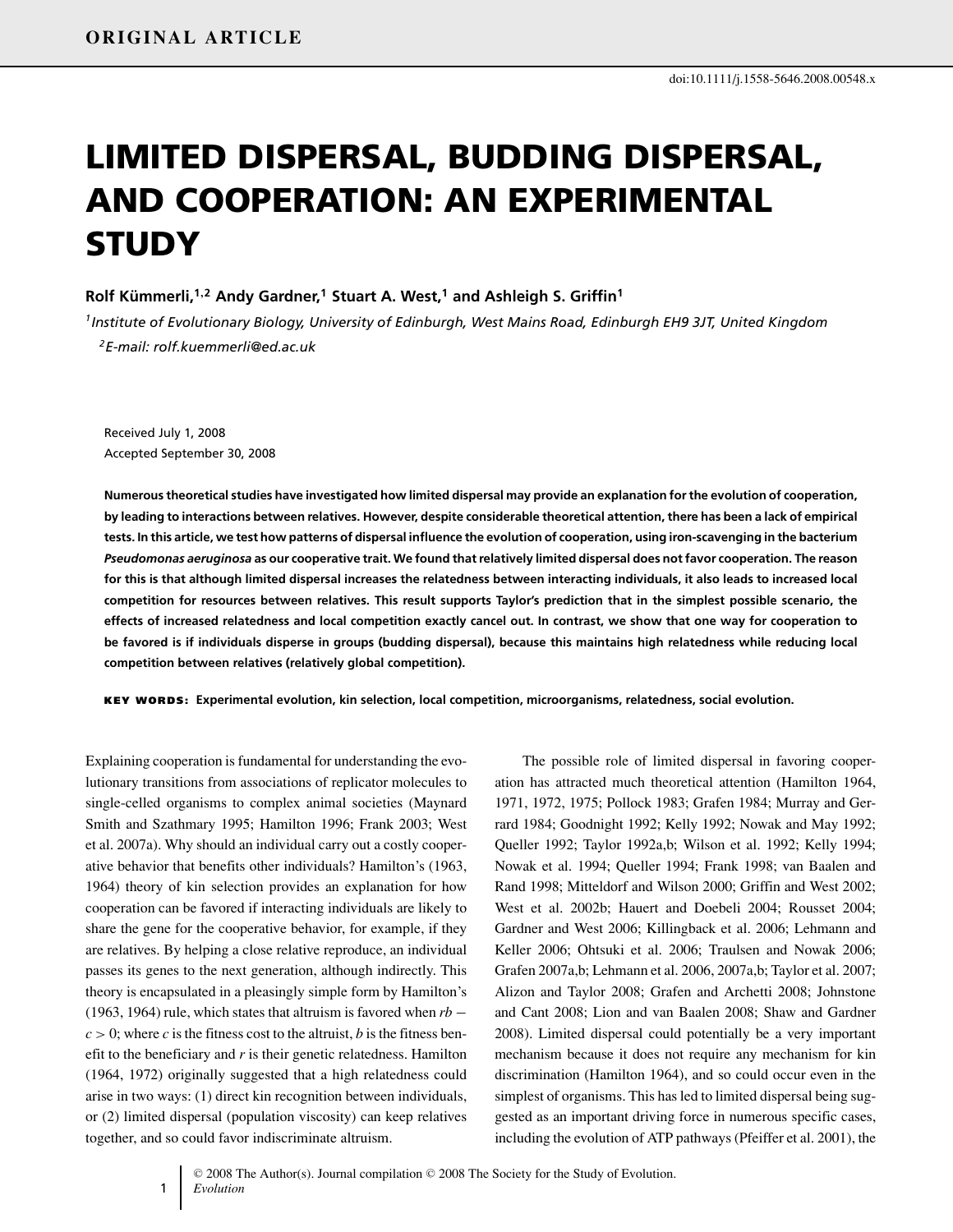transition from single cells to multicellular organisms (Michod 1997; Michod and Roze 2001; Pfeiffer and Bonhoeffer 2003), cooperative behaviors in bacteria and other micro-organisms (Crespi 2001; West et al. 2006), the evolution of eusociality in social insects (Bourke and Franks 1995), cooperative breeding in vertebrates (Griffin and West 2002), lower levels of aggression between competitors (Murray and Gerrard 1984), and even mutualistic cooperation between species (Doebeli and Knowlton 1998; Bever and Simms 2000; West et al. 2002a).

In contrast, other theoretical models have suggested that limited dispersal will not necessarily favor the evolution of cooperation (Kelly 1992; Queller 1992a; Taylor 1992a,b; Wilson et al. 1992). The reason for this is that limited dispersal can also lead to local competition between kin, which selects against cooperation (West et al. 2002b). In two pivotal papers, Taylor (1992a,b) built upon previous simulation work (Wilson et al. 1992) to show that, in the simplest possible scenario, the effects of dispersal on relatedness and competition exactly cancel, and so the dispersal rate has no influence on selection for cooperation. The reason for that is although low rates of dispersal result in genealogical closeness (and hence genetic relatedness) between social partners, the extra progeny created by cooperation will compete locally for resources, and so cooperative groups will be characterized by more intense competition. Put simply, there is no point helping a sibling if its increased reproductive success comes at the cost of another sibling. Since then, a large body of theory has been developed, showing that the relative importance of the relatedness and competition effects, and hence whether limited dispersal favors cooperation, will depend upon biological details (Goodnight 1992; Kelly 1992; Kelly 1994; Queller 1994; Frank 1998; van Baalen and Rand 1998; Mitteldorf and Wilson 2000; Taylor and Irwin 2000; West et al. 2002b; Le Galliard et al. 2003; Gardner and West 2006; Lehmann et al. 2006; Grafen 2007a,b; Lehmann 2007a,b; Johnstone and Cant 2008; Shaw and Gardner 2008).

Despite considerable theoretical attention, there has been a lack of empirical work testing the predictions for how population structure should influence the evolution of cooperation. Indeed, Hamilton (1996) left it as a major unsolved problem. An exception is a previous experimental study of Griffin et al. (2004), which showed that higher relatedness favored cooperation, and that increased local competition between relatives selected against cooperation. However, although this study showed that relatedness and competition can both matter, these two factors were manipulated independently and it did not test how their relative importance varies with the dispersal rate, which was equally high in all treatments. In natural populations, relatedness and the scale of competition emerge as a result of population demography, and will not usually be independent (Taylor 1992a,b).

Our aim here is to provide the first experimental tests of; (1) how the individual dispersal rate influences selection for cooper-

ation, and (2) whether selection for cooperation can be increased if individuals disperse in groups of relatives, termed budding dispersal (Goodnight 1992; Gardner and West 2006; Lehmann et al. 2006). Budding dispersal can favor cooperation because it combines relatively high relatedness and relatively low competition between social partners (Gardner and West 2006). High relatedness is maintained because individuals disperse in groups of relatives. Kin competition is low because more productive social groups give rise to more dispersing buds, which compete globally (at the scale of the whole population) for resources. Dispersal in small kin groups has been observed in a number of cooperative species, including unicellular microorganisms (Pfeiffer and Bonhoeffer 2003), social insects (Peeters and Ito 2001), cooperative breeding birds (Williams and Rabenold 2005; Sharp et al. 2008), humans (Haldane 1932), nonhuman primates (Bradley et al. 2007), bats (Metheny et al. 2008), and other mammals (Clutton-Brock 2002).

We test these predictions using an experimental evolution approach with *Pseudomonas aeruginosa* bacteria. The social trait that we examine is the production of iron-scavenging molecules termed siderophores (Budzikiewicz 2001; Cornelis and Matthijs 2002; Griffin et al. 2004; Visca et al. 2007). Iron is a major limiting factor for bacterial growth, because most iron in the environment is in the insoluble Fe(III) form and, in the context of bacterial parasites, is actively withheld by hosts (Guerinot 1994; Ratledge and Dover 2000; Miethke and Marahiel 2007). We have previously shown that the production of the primary siderophore (pyoverdin) is a cooperative trait subject to kin selection. Specifically, pyoverdin production is metabolically costly to the individual cell, but provides a benefit to the local group (Griffin et al. 2004; Harrison et al. 2006; Ross-Gillespie et al. 2007). We construct replicate populations, divided into 12 subpopulations, each of which we initiate with a mix of cooperators, which produce pyoverdin and noncooperating mutants (cheats), which do not produce pyoverdin. We then experimentally manipulate the type of dispersal between populations, to simulate relatively limited dispersal, relatively high dispersal, and budding dispersal (Fig. 1). The consequences of the different dispersal regimes for the relative fitness of cooperators and cheats were then followed. Finally, we built a population genetic model that could be parameterized with our experimental data, to elucidate the underlying selective forces.

# *Material and Methods* STRAINS

We used *P. aeruginosa* strain ATC 15692 (PAO1) as the pyoverdin (pvd) producer, and strain PA06609 (PAO9) as the pvd-negative cheat. PAO9 is a pvd-mutant derived by UV-mutagenesis from methionine auxothroph PAO6409 (Hohnadel et al. 1986), which in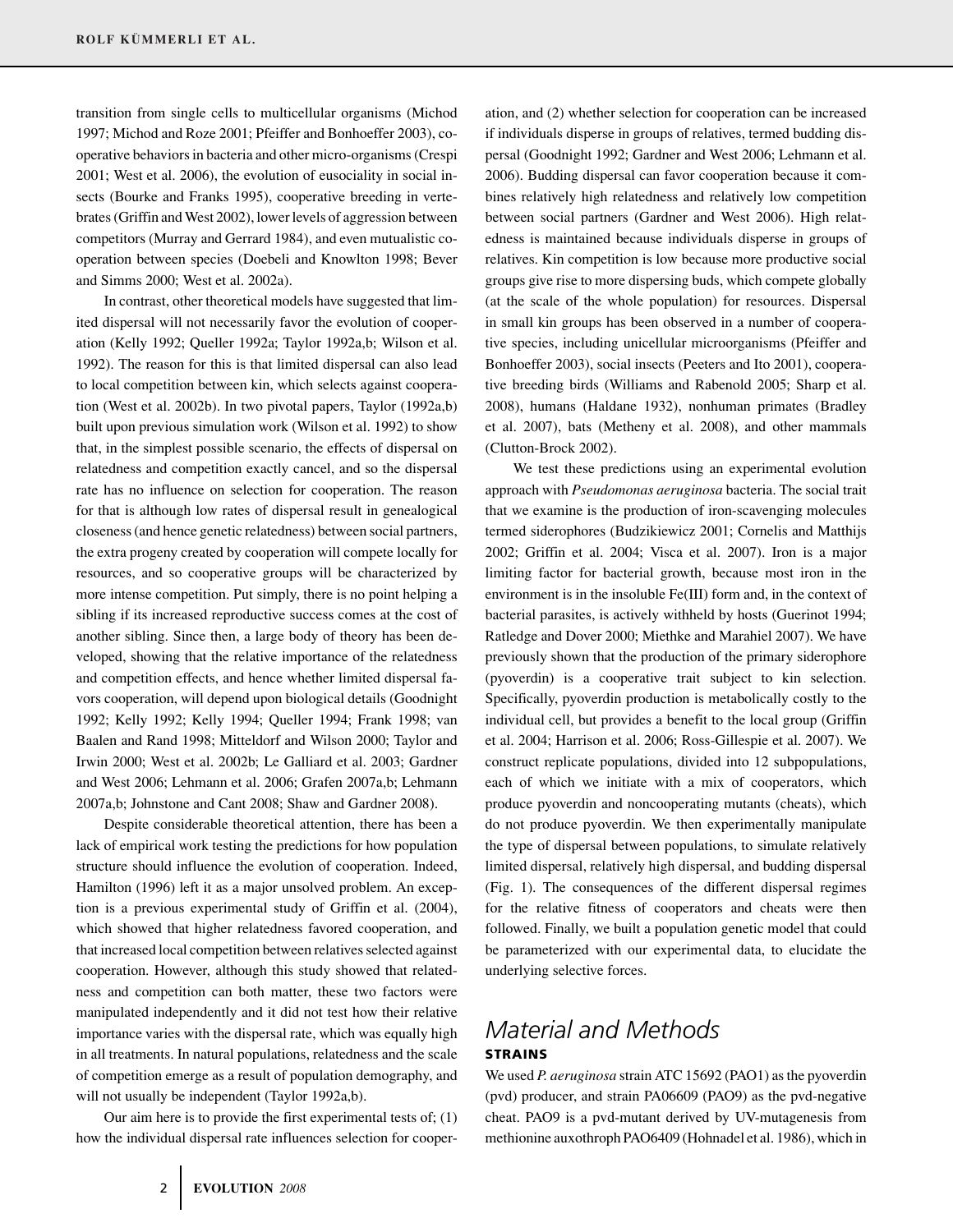

Figure 1. **Experimental design manipulating bacteria dispersal under three different regimes (relatively limited, relatively high, and budding dispersal) in populations consisting of 12 subpopulations (for simplicity only four subpopulations per dispersal regime are shown). At the beginning, each subpopulation contained a mix of cooperators and cheats (light gray), whereas subpopulation composition changed over the course of the experiment (dark gray and white symbolize monocultures of cooperators and cheats, respectively). For relatively limited dispersal (***d* **= 0), we randomly selected three colonies from each subpopulation that seeded a new subpopulation. For relatively high dispersal (***d* **= 1), we randomly chose 36 colonies from a mix of all subpopulations and randomly arranged them in 12 triplets, with each triplet seeding a new subpopulation. For budding dispersal, we randomly chose 12 budding groups among all subpopulations with each budding group consisting of three colonies coming from the same subpopulation and seeding a new subpopulation together. With budding dispersal, individual subpopulations could seed zero, one, or more than one new subpopulation with highly productive subpopulations having a higher probability to seed more than one new subpopulation. We carried out 12 successive dispersal events each after a 24-h competition phase. The whole experiment of 12 dispersal events under three different dispersal regimes was repeated six times.**

turn was generated by transposon mutagenesis from PAO1 (Rella et al. 1985). Before experiments started, both strains were grown overnight in 30 mL glass universals containing 6 mL standard King's medium B (KB) in an orbital shaker (200 rpm) at  $37^{\circ}$ C. Both strains grow to similar cell densities under these conditions (Griffin et al. 2004).

### EXPERIMENTAL DESIGN

We experimentally manipulated dispersal behavior by allowing bacteria to either disperse individually within subpopulations (relatively limited dispersal), individually between subpopulations (relatively high dispersal), or as groups between subpopulations (budding dispersal). For each dispersal regime, we initially created a population consisting of 12 subpopulations with half of the subpopulations consisting either of a 2:1 or a 1:2 ratio of cooperators and cheats, resulting in a 1:1 overall population ratio of cooperators and cheats. Each subpopulation (approx.  $10<sup>6</sup>$  cells from overnight KB cultures) was grown in a 30 mL tube containing 6 mL of Casamino acids medium (CAA; 5 g casamino acids,  $1.18 \text{ g } K_2 \text{HPO}_4 * 3H_2 \text{O}, 0.25 \text{ g } Mg\text{SO}_4 * 7H_2 \text{O}, \text{per litre)}$ supplemented with 20 mM  $NaHCO<sub>3</sub>$  (sodium bicarbonate) and 100 μgmL−<sup>1</sup> human apo-transferrin (Sigma) (Meyer et al. 1996; Griffin et al. 2004). Apo-transferrin, combined with bicarbonate, is a powerful natural iron chelator (Schlabach and Bates 1975). It was used to bind the free Fe(III) in the CAA media, which prevents

nonsiderophore-mediated uptake of iron by bacteria. Subpopulations were then grown for 24 h in a static incubator at 37◦C, during which time approximately five to seven generations take place.

After 24 h, subpopulations from the limited and budding dispersal regime were individually plated onto KB agar, whereas equal volumes from each high dispersal subpopulation were mixed before plating onto a single KB plate (Fig. 1). Plates were incubated overnight at 37◦C, after which time we quantified the number of PAO1 and PAO9 colony forming units (CFU) on each plate. Colonies of PAO1 and PAO9 differ in their morphology and can also easily be distinguished based on color differences: PAO1 colonies are green due to the presence of fluorescent pyoverdin molecules, whereas colonies of PAO9 are white due to the absence of pyoverdin molecules.

We then let bacteria disperse according to the three dispersal regimes (Fig. 1). For relatively limited dispersal, we randomly selected three colonies from each plate that seeded a new subpopulation. For relatively high dispersal, we randomly chose 36 colonies from a mix of all subpopulations and randomly arranged them in 12 triplets, with each triplet seeding a new subpopulation. These two dispersal patterns represent the extremes from Taylor's (1992a,b) dispersal (*d*) parameter range:  $d = 0$  for relatively limited dispersal (no dispersal between subpopulations) and  $d = 1$  for relatively high dispersal (complete dispersal between subpopulations). We chose the extremes of the parameter range to maximize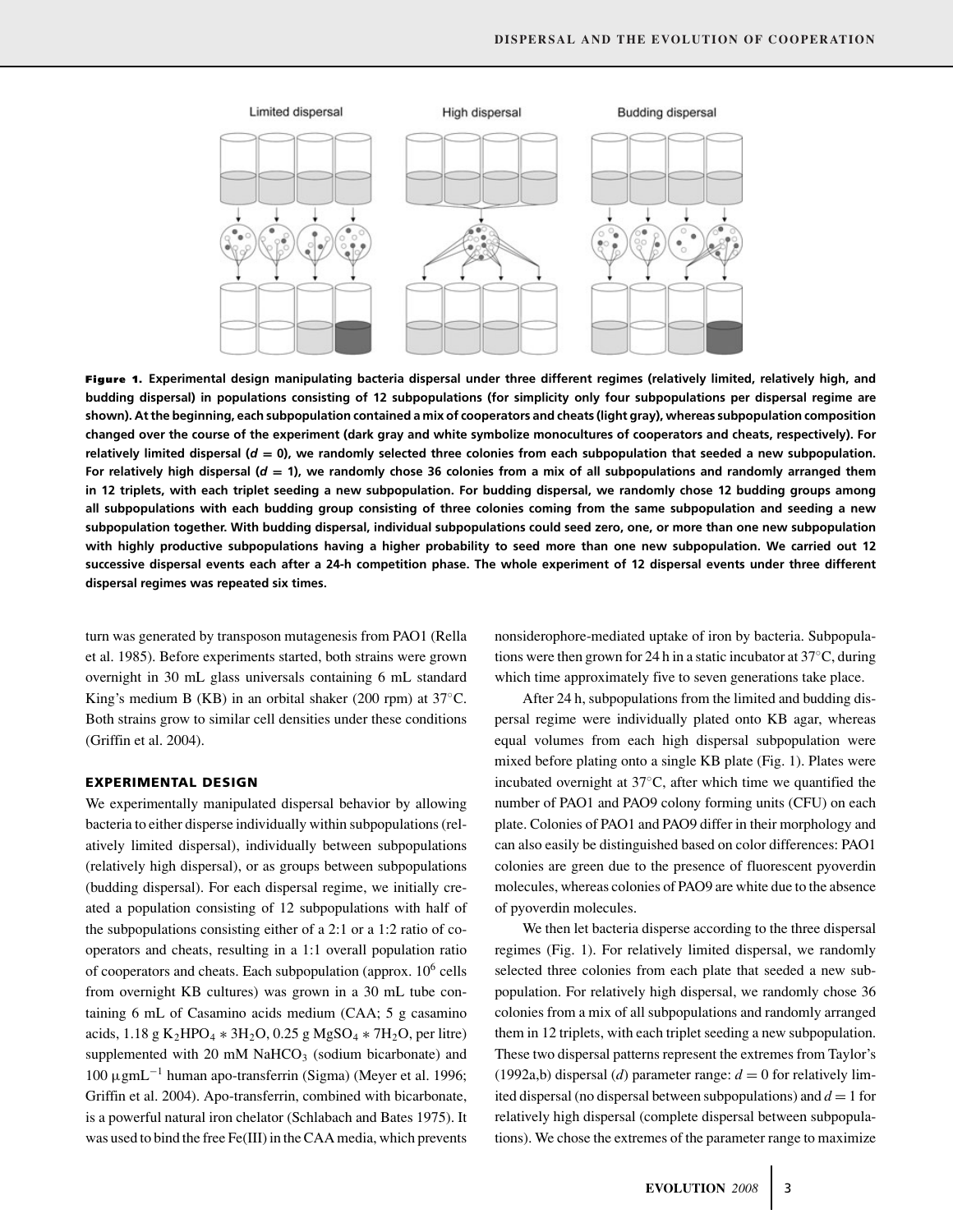experimental power. For budding dispersal, we randomly chose 12 budding groups each consisting of three colonies among all subpopulations, with the constraint that the three colonies forming a budding group derived from the same subpopulation, and with each budding group seeding a new subpopulation. Importantly, individual subpopulations could contribute zero, one, or more than one budding group to the new generation whereby the likelihood of a subpopulation being chosen was proportional to its CFU. Thus, more productive subpopulations (high CFU) had a higher probability to seed more than one new subpopulation. To be able to compare the effect of dispersal on the evolution of cooperation, we kept the number of founder colonies (three) per subpopulation constant across dispersal regimes. The effects of changing the number of founders are analyzed by Gardner and West (2006), showing that smaller numbers of founders lead to higher within-subpopulation relatedness and to increased probability of cooperation being favored.

For stochastic sampling of subpopulations and type of bacterial strain (cooperator or cheat) we used the random number generator implemented in Excel (Microsoft). To control for initial starting frequencies of cheats and cooperators before the subsequent growth phase in CAA, randomly selected colonies were separately inoculated into 200 μl KB media on a microtitre plate and grown over night at 200 rpm and 37◦C. Cell densities did not differ between strains when grown under these conditions  $(ANOVA: F<sub>1,14</sub> = 0.08, P = 0.78).$ 

Growth in CAA followed by transfer (i.e., dispersal event) was repeated 12 times, allowing between 60 and 84 bacterial generations under experimental conditions. The whole experiment of 12 dispersal events under three different dispersal regimes was repeated six times.

### FITNESS OF COOPERATORS

Relative fitness  $(v)$  of cooperators in 2:1 and 1:2 ratio subpopulations was calculated as  $v = x_2(1 - x_1)/x_1(1 - x_2)$ , where  $x_1$  is the initial proportion of cooperators and  $x_2$  is their final proportion. The fitness value of v therefore signifies whether cooperators increase in frequency  $v > 1$ , decrease in frequency  $v < 1$ , or remain at the same frequency  $v = 1$ . As with our previous experiments (Griffin et al. 2004; Ross-Gillespie et al. 2007), data on the relative fitness of PAO1 cooperators in an iron-limited environment confirmed that pyoverdin production has the characteristics of a cooperative trait that provides a benefit to the local group, but can be exploited by individuals (cheats) that produce less or no pyoverdin (strain PAO9 in our experiment). The exploitability of pyoverdin production is best demonstrated in mixed subpopulations in which relative fitness of PAO1 cooperators compared to PAO9 cheats was significantly lower than 1 (for 2:1 ratio of cooperators and cheats,  $v = 0.52 \pm 0.02$  (mean  $\pm$  SE), one-sample *t*-tests:  $t_{169} = -22.5, P < 0.0001$ , for 1:2 ratio of cooperators and

cheats,  $v = 0.70 \pm 0.02$ :  $t_{232} = -15.9$ ,  $P < 0.0001$ ). By contrast, the benefit of pyoverdin production became obvious when subpopulations consisted only of cooperators or cheats, whereby pure cooperator subpopulations grew to significantly higher densities  $(CFU = 220.2 \pm 6.4)$  than pure cheat subpopulations  $(CFU =$  $160.5 \pm 3.2$ , two-sample *t*-test:  $t_{590} = 7.6$ ,  $P < 0.0001$ ). That subpopulations with more cooperators grow to higher densities was also found for mixed cultures in which subpopulations with a 2:1 ratio of cooperators and cheats grew to significantly higher densities (CFU =  $226.8 \pm 6.3$ ) than subpopulations with a 1:2 ratio of cooperators and cheats (CFU =  $174.6 \pm 5.7$ , two-sample *t*-test:  $t_{401} = 7.1$ ,  $P < 0.0001$ ). Overall, there was a significant difference in the CFU-counts between subpopulations that consisted of zero, one, two or three cooperators (ANOVA:  $F_{3,991} =$ 43.6, *P* < 0.0001). Post-hoc pairwise comparisons (*P*-values adjusted using the false discovery rate control method; Benjamini and Hochberg 1995) revealed that CFU-counts significantly differed between any two subpopulation types ( $P < 0.035$ ), except for subpopulations with two and three cooperators for which there was no significant difference in the CFU-counts  $(P = 0.42)$ .

#### STATISTICAL ANALYSIS

For each dispersal regime and dispersal event, we determined the proportion of cooperators selected for the next CAA growth phase and used these values as the response variable in our analysis. As each dispersal regime was replicated six times, we obtained 18 independent datapoints that we compared in univariate analyses of variance (ANOVA). Factor levels were reduced from the full model by stepwise deletion (model simplification following Crawley (2002). Although the distribution of the response variable did not significantly deviate from a normal distribution (Shapiro-Wilk test on logarithmic transformed values:  $W = 0.93$ ,  $P =$ 0.22), the homogeneity of variances was not satisfied (Bartlett test:  $K = 6.44$ ,  $P = 0.040$ . Thus, to check the robustness of the results obtained from ANOVA analyses, we also conducted randomization tests. To do so, we first classified the obtained *F*-value from the ANOVA as the observed  $F$ -value ( $F_{obs}$ ). We then performed 10,000 randomizations of our datapoints and performed an ANOVA and extracted the *F*-value after each randomization step. This provided us with a distribution of *F*-values based on our dataset, with the probability of getting *F*-values greater or equal to the observed *F*-value ( $n_{F>Fobs}$ ) being  $P = (1 + n_{F>Fobs})/10000$ . All statistical computations were conducted using R 2.7.0 (available on http://www.r-project.org/).

We further used the number of cooperators and cheats after each dispersal event to calculate the relatedness within subpopulations. Comparing dynamics of relatedness between the different dispersal regimes across dispersal events is important because relatedness is not manipulated directly in our experiment, but rather it is determined by the dispersal regime and, in particular,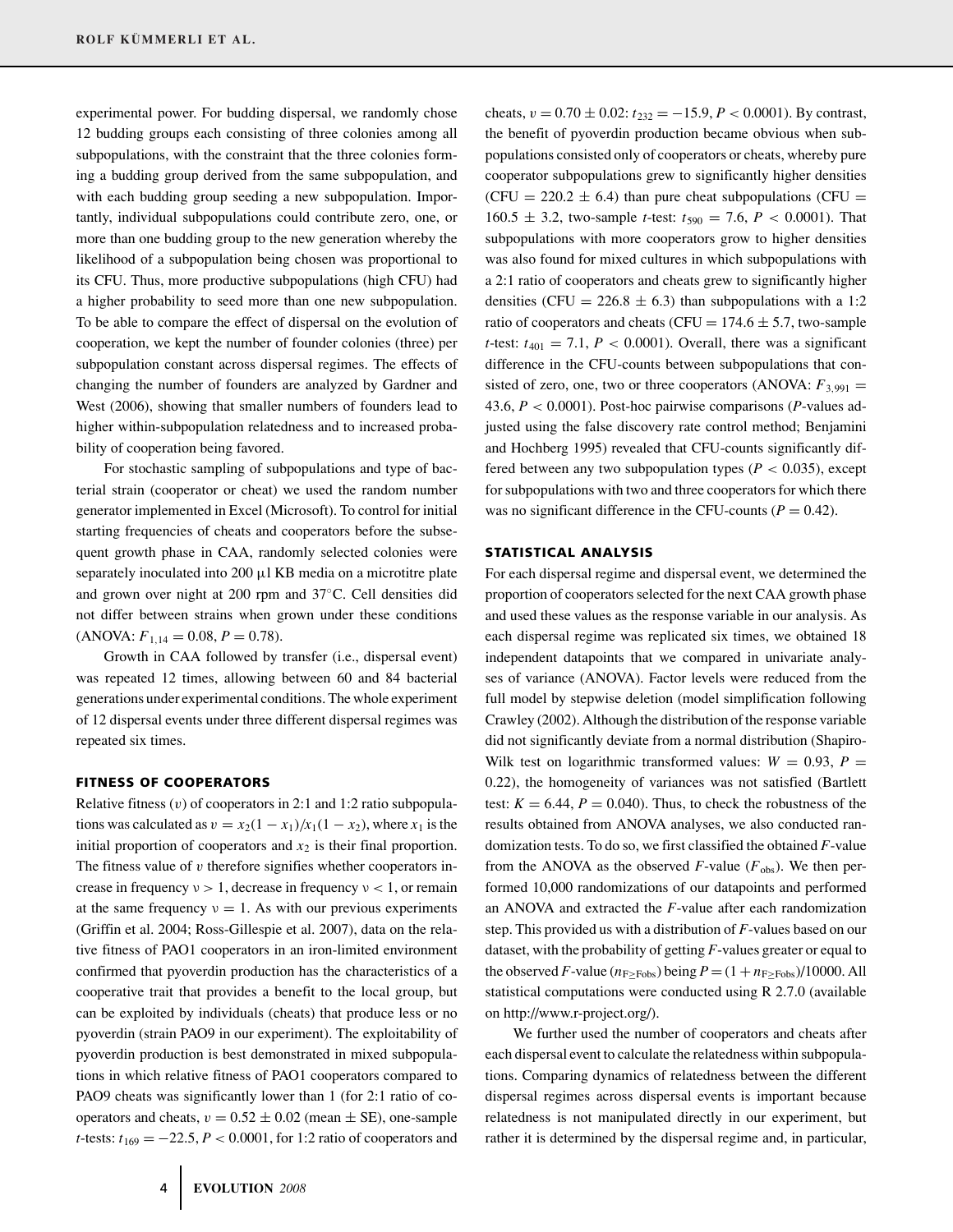is allowed to evolve. A general point here is that the relatedness that matters is that for the cooperative trait being examined, (i.e., whether or not individuals produce pyoverdin in our case) and not relatedness across the whole genome (see Results; Hamilton 1964, Grafen 1985). Relatedness with respect to any trait is formally defined as the ratio of the covariance of genetic breeding value for the trait between social partners and the variance in genetic breeding values, or

$$
r = \frac{\text{cov}(x, x')}{\text{cov}(x, x)},\tag{1}
$$

where *x* is the genetic breeding value of the focal individual, $x'$ is the genetic breeding value of its social partners, and cov is the statistical covariance (i.e.,  $cov(x,x') = E(x \times x') - E(x)E(x')$ and  $cov(x,x) = E(x^2) - E(x)^2$ , where E denotes an expectation or arithmetic mean; Frank 1998). We may arbitrarily assign cooperators a breeding value of  $x = 1$  and cheats  $x = 0$ ; hence,  $E(x^2) =$  $E(x) = E(x')$ , and  $r = (E(x \times x') - E(x)^2) / (E(x) - E(x)^2)$ . Noting that subpopulations can exist in four different states according to whether they have been founded by 0, 1, 2, or 3 cooperator colonies, we can reexpress relatedness as

$$
r = \frac{\sum_{i=0}^{3} \pi_i (i/3)^2 - \left(\sum_{i=0}^{3} \pi_i (i/3)\right)^2}{\sum_{i=0}^{3} \pi_i (i/3) - \left(\sum_{i=0}^{3} \pi_i (i/3)\right)^2},
$$
(2)

where  $\pi_i$  is the frequency of subpopulations that are founded by *i* cooperator colonies. The values of  $\pi$ <sup>*i*</sup> are known for every dispersal event of each replicate of the experiment, allowing us to describe the temporal dynamics of relatedness. Note that, because  $r = 0/0$  if  $\pi_0 = 1$  or  $\pi_3 = 1$ , then relatedness is undefined if either cooperators or cheats succeed in going to fixation. When calculating the average of relatedness (in a particular generation) over a number of replicates, we discarded those replicates in which fixation of cooperators or cheats had occurred.

#### SIMULATION ANALYSIS

We performed numerical simulations for each of the three dispersal regimes, providing a complete description of the population in terms of the frequency and distribution of cooperators and cheats over subpopulations and over time. We used our counts of CFU from the limited and budding dispersal regimes to calculate the absolute fitness  $(w)$  of cheating and cooperating strains in subpopulations founded by 0, 1, 2, or 3 cooperative colonies, which yielded the values of six fitness parameters. Stochastic sampling of clones to form each new subpopulation was implemented using a Mathematica random number generator, with the probability of success of the clone being determined by its fitness as in our empirical experiment (Fig. 1). We performed  $10<sup>5</sup>$  replicates for each

of the three dispersal regimes and calculated the average values for the proportion of cooperators and relatedness as well as the range containing 95% of all simulated outcomes. Our experiment examined the extreme points of Taylor's (1992a,b) model, comparing selection for cooperation with the dispersal rates  $d = 0$ and  $d = 1$ . To complement this, and assess the generality of our results, we also used the parameters estimated in our experiment to simulate the evolution of cooperation for intermediate levels of dispersal ( $d = 0.1, 0.25, 0.5$ ).

# *Results* DISPERSAL REGIME AND THE EVOLUTION OF **COOPERATION**

We found that cooperation was favored by budding dispersal, but not by relatively limited dispersal (Fig. 2). The proportion of cooperators after 12 dispersal events differed significantly between the three dispersal regimes (ANOVA:  $F_{2,15} = 5.14$ ,  $P =$ 0.020; randomization test:  $P = 0.018$ ). Cooperation was equally disfavored with relatively limited and high dispersal, which justified the collapsing of these two factor levels (stepwise deletion:  $F_{15,16} = 0.56, P = 0.47$ . In contrast, budding dispersal favored the evolution of cooperation—the proportion of cooperators after 12 dispersal events was significantly higher with budding dispersal compared to individual (relatively limited and high) dispersal (Fig. 2;  $F_{1,16} = 9.99$ ,  $P = 0.006$ ; randomization test:  $P = 0.007$ ). In addition, the variance in the proportion of cooperators varied significantly across dispersal regimes, with the variance across budding dispersal replicates being significantly higher than the variance across relatively limited and high dispersal replicates (*F*-test to compare two variances:  $F_{5,11} = 5.26, P = 0.021$ ).



Figure 2. **Dispersal regimes and the evolution of cooperation. The proportion of cooperators (mean ± SE) after 12 dispersal events in** *P. aeruginosa* **populations with relatively limited dispersal (***d* **= 0, bars), relatively high dispersal (***d* **= 1, squares), and budding dispersal (circles).**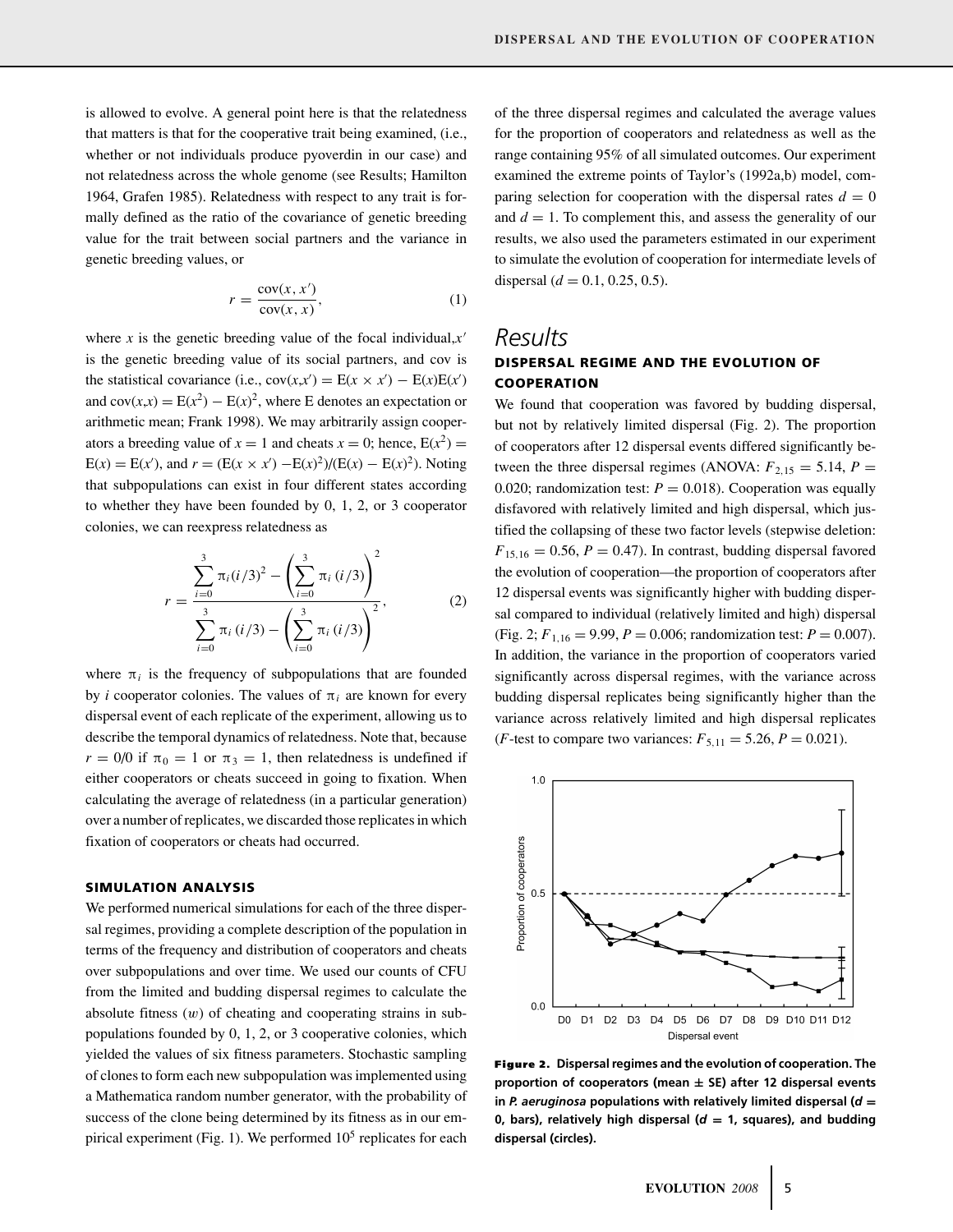

Figure 3. **The evolution of cooperation: comparing experimental data with simulated data. Experimental data for relatively limited, relatively high, and budding dispersal are based on six replicates (solid lines) and simulated data are based on 10<sup>5</sup> replicates (mean indicated by dashed line). Shaded areas indicate the range containing 95% of all simulated outcomes.**

Examining the relative success of cooperators and cheats in the different dispersal regimes, there was a good fit between our experimental data based on six replicates and the simulation data based on  $10<sup>5</sup>$  replicates (Fig. 3). All experimental replicates of the limited and budding dispersal regimes, and five of the six high dispersal replicates lay within the 95% range of all simulated outcomes. Consistent with our experimental data our model predicts a higher variance in the proportion of cooperators in the budding



 $0.5$ 

Figure 4. **Intermediate dispersal rates and the evolution of cooperation. Simulated data (105 replicates) are based on fitness values from our experiment. Solid lines indicate intermediate dispersal rates (***d* **= 0.1, 0.25, 0.5) between subpopulations, whereas gray dashed lines represent the two extremes from Taylor's (1992a,b) dispersal parameter range:** *d* **= 0, no dispersal between subpopulations, and** *d* **= 1, complete dispersal between subpopulations.**

dispersal regime (variance  $= 0.171$ ) than in the relatively limited (0.008) and high (0.011) dispersal regimes. In addition, simulations for intermediate levels of dispersal revealed that cooperation was disfavored across the entire range of *d*-values ( $0 \le d \le 1$ ; Fig. 4).

## DYNAMICS OF WITHIN SUBPOPULATION RELATEDNESS

Our experimental design allowed us to examine how different dispersal regimes influence the evolution of relatedness within subpopulations. Relatedness is a statistical measure (regression) of the genetic similarity of two individuals within a subpopulation, relative to the population average (see Methods). The relatedness that matters for social evolution (the *r* term in Hamilton's rule) is that for the trait being considered and not the genomewide relatedness, nor the genealogical relationship between individuals (Hamilton 1964, 1975; Grafen 1985; Gardner et al. 2007). Normally, relatedness at different loci should be similar across the genome, which is why pedigrees or molecular markers are commonly used to measure *r* (Queller and Goodnight 1989). An advantage of microbes is that genetic knockout mutants can be generated, which allows *r* to be directly manipulated at the locus of interest, whereas the rest of the genome is initially held constant (i.e., pyoverdin production in our case, West et al. 2006). If new mutations occurred at other loci during our experiment, the population structure imposed would lead to relatedness being the same at the mutated loci as at the pyoverdin locus.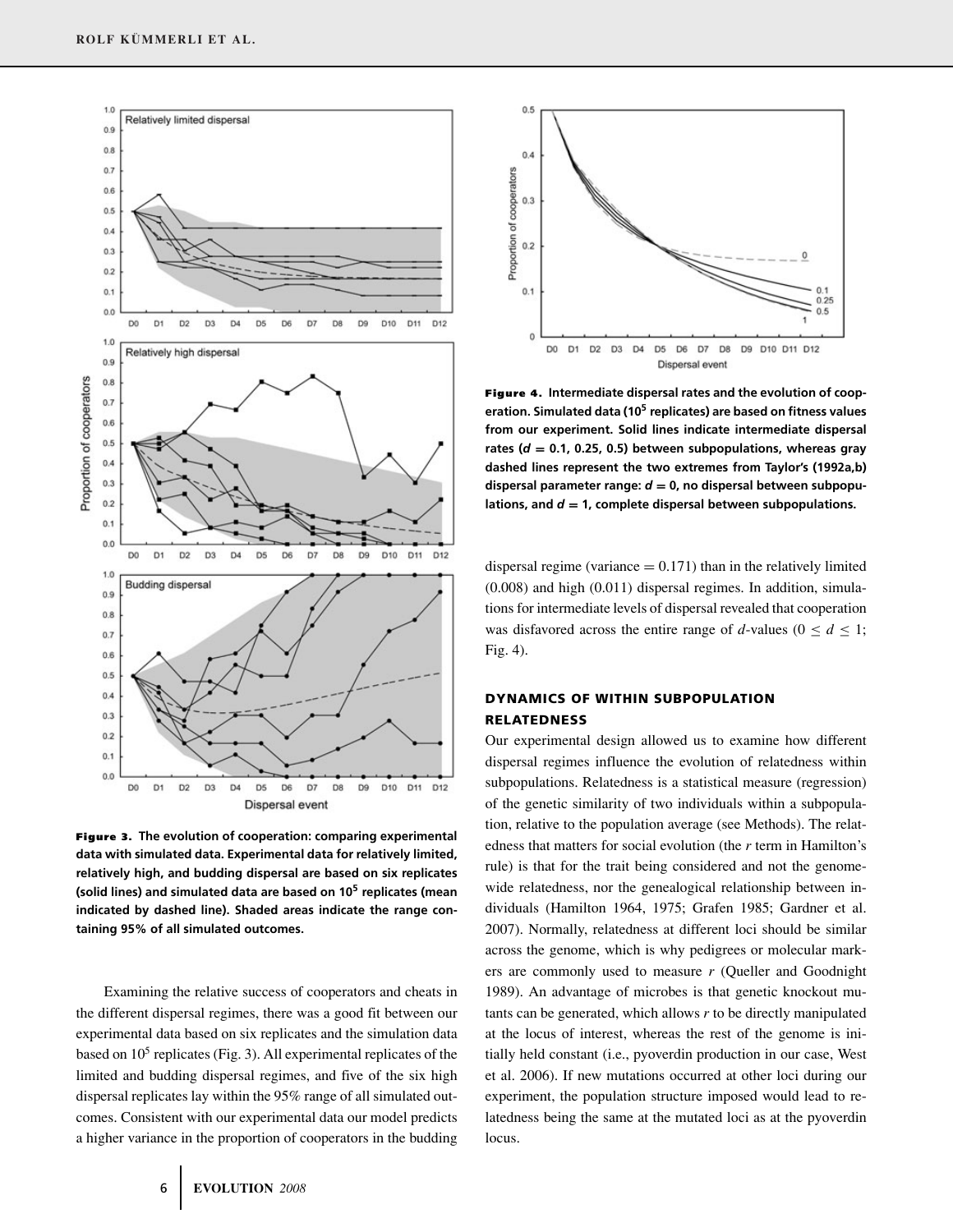

Figure 5. **Dispersal regimes and the evolution of within subpopulation relatedness. Mean relatedness values (±SE) across six replicates are given for relatively limited dispersal (bars), relatively high dispersal (squares), and budding dispersal (circles). Open symbols connected by dotted lines indicate relatedness values based on a reduced number of replicates. This is because eight of 12 populations of the high and budding dispersal regime became fixed for either cooperators or cheats between D6 and D12, with relatedness being no longer defined for those populations. This leads to underestimated relatedness values for budding dispersal due to the populations with high relatedness being eliminated.**

At the beginning of our experiments, relatedness was low in all populations. However, after just a few dispersal events, relatively limited and budding dispersal led to a high withinsubpopulation relatedness (Fig. 5). For example, under relatively limited dispersal, relatedness reached an equilibrium value of  $r = 1$  after 11 dispersal events. In contrast, relatedness did not increase in the relatively high dispersal regime (Fig. 5). Thus, relatedness after the fifth dispersal event differed significantly between the three dispersal regimes (ANOVA:  $F_{2,15} = 28.15$ , *P* < 0.0001). Stepwise deletion revealed that relatedness did not differ significantly between the relatively limited and budding dispersal regime, which justified the collapsing of these two factor levels  $(F_{15,15} = 2.41, P = 0.142)$ . In contrast, relatedness was significantly higher in these dispersal regimes than in the relatively high dispersal regime ( $F_{1,16} = 41.6$ ,  $P < 0.0001$ ). We analyzed relatedness values from the fifth dispersal event because, in the following dispersal events, eight of 12 populations from the high and budding dispersal regime became fixed for either cooperators or cheats. This meant that relatedness was no longer defined for those populations, and the relatedness values for budding dispersal would have been underestimated, due to those populations with high relatedness being more likely to fix cooperators and hence being eliminated from the relatedness calculations.

Examining the evolution of relatedness, there was a close match between relatedness values from our simulations and the



Figure 6. **The evolution of relatedness: comparing experimental data with simulated data. Experimental data for relatively limited, relatively high, and budding dispersal are based on six replicates (solid lines) and simulated data are based on 10<sup>5</sup> replicates (mean indicated by dashed line). Shaded areas indicate the range containing 95% of all simulated outcomes. Eight of 12 populations of the high and budding dispersal mode became fixed for either cooperators or cheats between D6 and D12, with relatedness being no longer defined for those populations.**

experimental values (Fig. 6). For all replicates of the relatively limited, relatively high, and budding dispersal regimes, the observed relatedness after the fifth dispersal event lay within the 95% range of all simulated outcomes.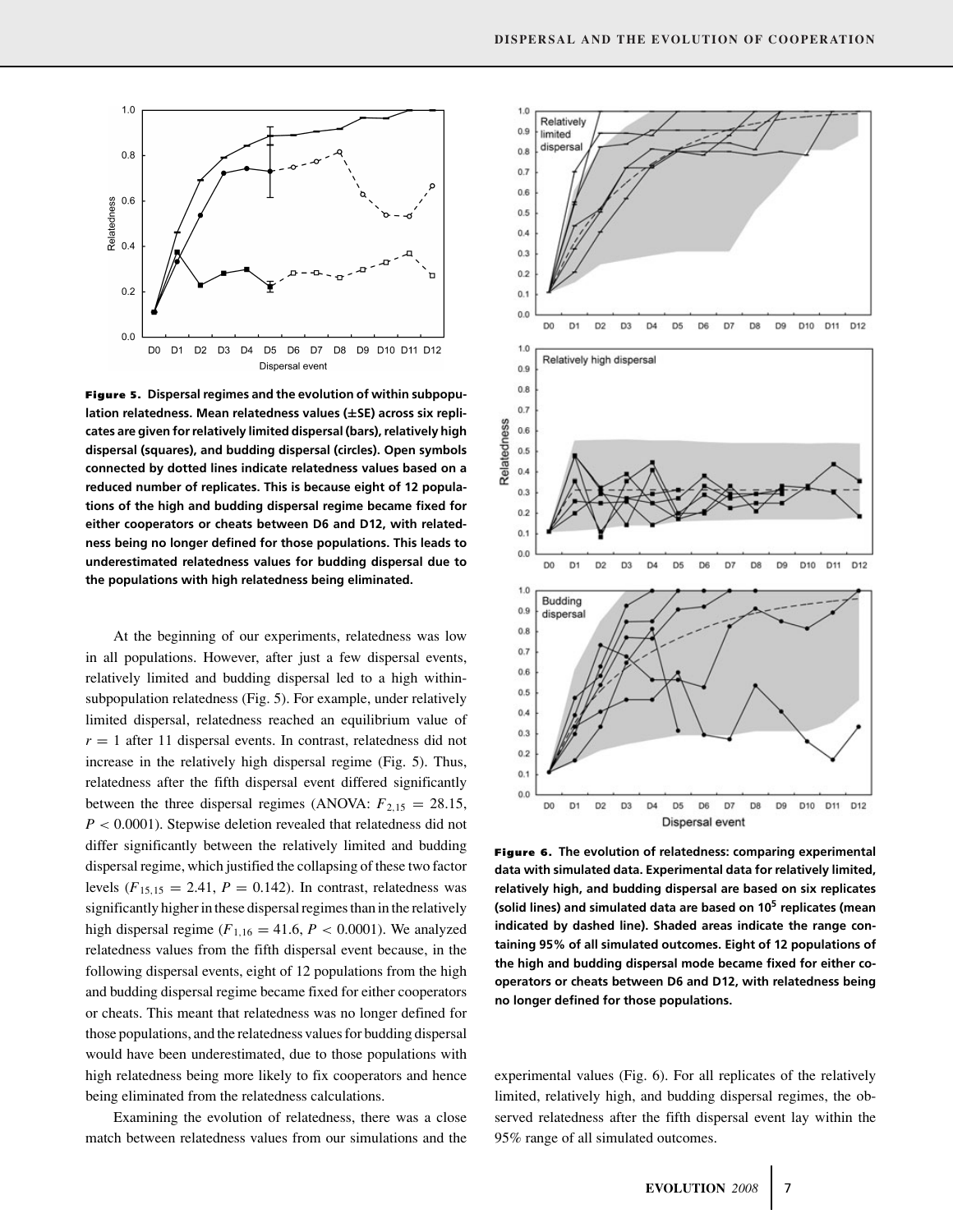# *Discussion*

Limited dispersal has two potential influences on the evolution of cooperation and other social behaviors (Hamilton 1964, 1971, 1972, 1975; Taylor 1992a,b; Wilson et al. 1992). One effect is that interactions will tend to occur between relatives, which favors cooperation, and the other is that competition for resources will also tend to be among relatives, which opposes the evolution of cooperation (reviewed by West et al. 2002b). Our experimental results provide support for Taylor's (1992a,b) prediction that these effects cancel out, with the individual dispersal rate having no influence on the level of cooperation (Figs. 2 and 4). We also provide support for the prediction that a potential solution to this problem is if individuals disperse as groups, termed budding dispersal (Goodnight 1992; Gardner and West 2006; Lehmann et al. 2006). In that case, budding dispersal favors cooperation because it allows a high relatedness to be maintained, while reducing competition between relatives. Budding dispersal occurs in a range of cooperative species from unicellular organisms to humans (Haldane 1932; Peeters and Ito 2001; Clutton-Brock 2002; Pfeiffer and Bonhoeffer 2003; West et al. 2006; Sharp et al. 2008) where it could help favor cooperation.

### LIMITED, HIGH, AND BUDDING DISPERSAL

As predicted by theory (Taylor 1992a,b; Wilson et al. 1992), the individual dispersal regime (relatively limited or relatively high) had no influence on the evolution of cooperation (Fig. 2). In the relatively limited dispersal regime  $(d = 0,$  no dispersal between subpopulations), the three colonies used to initiate each subpopulation come from the same subpopulation, leading to high relatedness (i.e., all subpopulations consisted of either cooperators or cheats after a few dispersal events). However, cooperation is predicted to be disfavored with this dispersal regime because limited dispersal also leads to competition between relatives within subpopulations (local competition). Put another way, although cooperative subpopulations are more productive, the benefits of cooperation cannot be exported. In contrast, in the relatively high dispersal regime  $(d = 1$ , complete dispersal between subpopulations), there is relatively low competition between relatives (global competition), and this means that more productive subpopulations contribute more to future generations. However, cooperation is disfavored in this regime because the three colonies used to initiate each subpopulation come from different subpopulations, leading to a relatively low relatedness (i.e., cooperators and cheats were often found in the same subpopulation with cheats successfully exploiting cooperators).

Taylor's (1992a,b) models predicted that the dispersal rate (*d*) has no influence on selection for cooperation. Although in broad agreement, our simulation analyses, using the parameters from our experiments, show two relatively minor differences compared to Taylor's model. First, the decrease in cooperator frequency is

slightly lower with smaller *d*-values (Fig. 4). The reason for this is that cooperators, although selectively disfavored, can become established by chance in some subpopulations, and are dislodged only after cheats have dispersed into those subpopulations. Consequently, the number of dispersal events required for extinction of cooperators increases as the dispersal rate decreases toward zero. We could demonstrate this effect in simulations based on 1000 replicates with 96 dispersal events, where cooperation became extinct in all replicates with  $d > 0$ , but with the time to extinction increasing with smaller *d*-values (for  $d = 1$  and  $d =$ 0.5 extinction after 56 dispersal events, for  $d = 0.25$  extinction after 71 dispersal events and for  $d = 0.1$  extinction after 78 dispersal events). Second, with  $d = 0$ , our simulations suggest that some cooperators will be maintained in the population (equilibrium proportion of cooperators  $= 0.168$ . This is a result of our severe bottlenecks, where each subpopulation is founded by only three clones. This bottleneck allows cooperators, although selectively disfavored, to become fixed in some subpopulations due to random genetic drift. However, in the longer term and more natural conditions, new cheating mutants would emerge and spread with the effect of cooperation being also eliminated in populations with  $d = 0$ .

In contrast, cooperation is favored in the budding dispersal regime because it combines relatively high relatedness with relatively low competition between relatives (Gardner and West 2006). Relatedness is high because the three colonies used to initiate each subpopulation come from the same subpopulation. Competition between relatives is low because each subpopulation can contribute to more than one new subpopulation, with more productive subpopulations making a greater contribution to the next generation of subpopulations. There has been some disagreement in the theoretical literature over the consequences of budding dispersal—while some have suggested that it would select for cooperation (Goodnight 1992; Gardner and West 2006; Lehmann et al. 2006), others have suggested that it would select against it (Pollock 1983), or that it is not clear what should happen (Haldane 1932). Our experimental results provide clear empirical support for the prediction that budding dispersal favors cooperation. It should be noted that exactly the same predictions for the different dispersal regimes can be made from a kin or group selection perspective, as they are mathematically equivalent (Hamilton 1975; Grafen 1984; Wade 1985; Frank 1986; Queller 1992b; Gardner et al. 2007; Lehmann et al. 2007a; West et al. 2007b, 2008). We have used a kin selection approach because we find this easier to link to empirical parameters such as genetic relatedness, and because this is the approach that has been taken by the majority of theoretical work in this area (West et al. 2008).

How does our experiment relate to previous empirical work? Griffin et al.'s (2004) experiment manipulated relatedness and the amount of local competition between relatives independently, and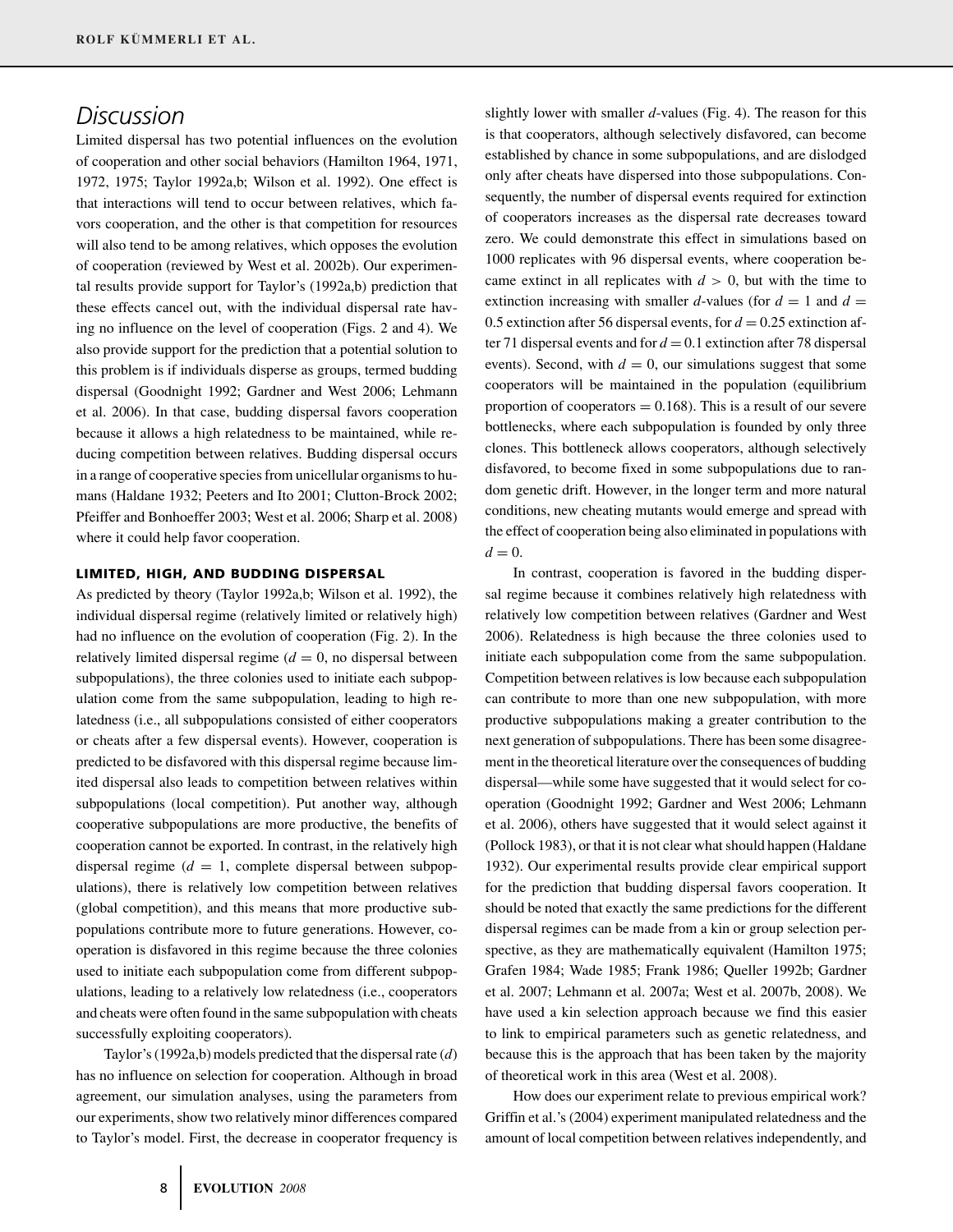so although it showed that they both influenced selection for cooperation, it did not examine how their relative importance varied with the dispersal rate (see also Giron et al. 2004). Specifically, Griffin et al. (2004) kept dispersal high in all treatments by pooling subpopulations before composing the next generation. This was done to disentangle the effects of competition and dispersal, but precluded a direct test of Taylor's model. West et al.'s (2001) comparative study on fig wasps showed that, in the extreme case of completely local competition, relatedness had no influence on the level of fighting between males. Experimental studies have shown that lower dispersal rates favored lower parasite virulence (Kerr et al. 2006; Boots and Mealor 2007). Virulence can be thought of as a social trait, with lower virulence a form of cooperative self-constraint, to share resources more prudently (Herre 1993; Frank 1996, 1998). Consequently, the optimal level of virulence is predicted to be influenced by the dispersal rate (Boots and Sasaki 1999), although it remains unclear why the effects of relatedness and competition in Kerr et al. (2006) and Boots and Mealor (2007) did not cancel out, as in Taylor's (1992a,b) models. Limited dispersal has been shown to favor the production of antibiotic bacteriocins in bacteria (Chao and Levin 1981). A clearer prediction can be made in this case, as kin discrimination is also involved, and bacteriocin production is a spiteful behavior, and so favored rather than disfavored by local competition (Gardner and West 2004; Gardner et al. 2004). Finally, Wade (1976, 1977, 1982) and Wade and McCauley (1980) carried out a number of experiments on group selection using *Tribolium* beetles. Their aim was to examine how the pattern of dispersal influenced the rate at which populations responded to artificial selection on population size. Consequently, their experiments did not test how the pattern of dispersal influenced the relative success of cooperators and cheats, and hence the predictions made by Taylor's (1992a,b) model and its budding extension (Gardner et al. 2006). However, some of the dispersal patterns examined are very similar—for example, Wade's (1976) and Wade's and McCauley's (1982) treatments A and C are analogous to our budding and relatively limited dispersal regimes. It is noteworthy that almost all of the papers discussed above are laboratory experiments. Determining the importance of different dispersal regimes for the evolution of cooperation in natural populations will be the major task in the future (West et al. 2002b).

### THE EVOLUTION OF RELATEDNESS AND THE DYNAMICS OF COOPERATION

Our experimental study allowed us to examine the short-term evolutionary dynamics of relatedness, and the resultant selection for or against cooperation. Previous theory in this area has examined the evolutionary end point, and not the evolutionary dynamics i.e., models have examined when cooperation is favored, and not how it gets there (Taylor 1992a,b; Gardner and West 2006;

Lehmann et al. 2006). To determine how well the dynamics of our experimental results fit predictions, we extended the population genetic model of Gardner and West (2006) to predict the dynamics when starting with a mixture of cooperators and cheaters and using the fitness parameters from our experiment. We found a close match between the predicted values of our model and our experimental data (Figs. 3 and 6). Specifically, our model predicts an increase in the proportion of cooperators over time with budding dispersal, but a decrease with relatively limited and high dispersal (Fig. 3).

Our model can also explain why the budding dispersal regime shows an initial decrease in the proportion of cooperators (Fig. 2), as well as a high variation in overall cooperator success (Fig. 3C). In the budding dispersal regime, relatedness is initially low and therefore the proportion of cooperators is predicted to decline due to cheaters exploiting cooperators in mixed populations. However, relatedness increases over time as stochastic sampling effects lead to the formation of subpopulations that consist entirely of cooperators or cheats, which allows cooperators to spread. The high variance in cooperator success is due to the possibility that cooperation is driven to such a low frequency during the initial low-relatedness phase that it is lost from the population altogether, before it could be selected to go to fixation in the high relatedness phase. We would predict that such stochastic effects would become weaker with a larger number of subpopulations, as would be expected to occur in nature.

### ACKNOWLEDGMENTS

We thank H. Kokko and two anonymous reviewers for valuable comments on the manuscript; G. Ballantyne for help in the laboratory; and A. Ross-Gillespie, N. Jiricny, and P. Taylor for discussion. This work was funded by the Royal Society, The Leverhulme Trust, the Swiss National Science Foundation and a Marie Curie Intra-European Fellowship.

#### LITERATURE CITED

- Alizon, S., and P. Taylor. 2008. Empty sites can promote altruistic behavior. Evolution 62:1335–1344.
- Benjamini, Y., and Y. Hochberg. 1995. Controlling the false discovery rate: a practical and powerful approach to multiple testing. J. R. Stat. Soc. A. 57:289–300.
- Bever, J. D., and E. L. Simms. 2000. Evolution of nitrogen fixation in spatially structured populations of *Rhizobium*. Heredity 85:366–372.
- Boots, M., and A. Sasaki. 1999. 'Small worlds' and the evolution of virulence: infection occurs locally and at a distance. Proc. R. Soc. Lond. B 266:1933–1938.
- Boots, M., and M. Mealor. 2007. Local interactions select for lower pathogen infectivity. Science 315:1284–1286.
- Bourke, A. F. G., and N. R. Franks. 1995. Social evolution in ants. Princeton Univ. Press, Princeton, NJ.
- Bradley, B. J., D. M. Doran-Sheehy, and L. Vigilant. 2007. Potential for female kin associations in wild western gorillas despite female dispersal. Proc. R. Soc. Lond. B 274:2179–2185.
- Budzikiewicz, H. 2001. Siderophores of the human pathogenic fluorescent Pseudomonads. Curr. Top. Med. Chem. 1:1–6.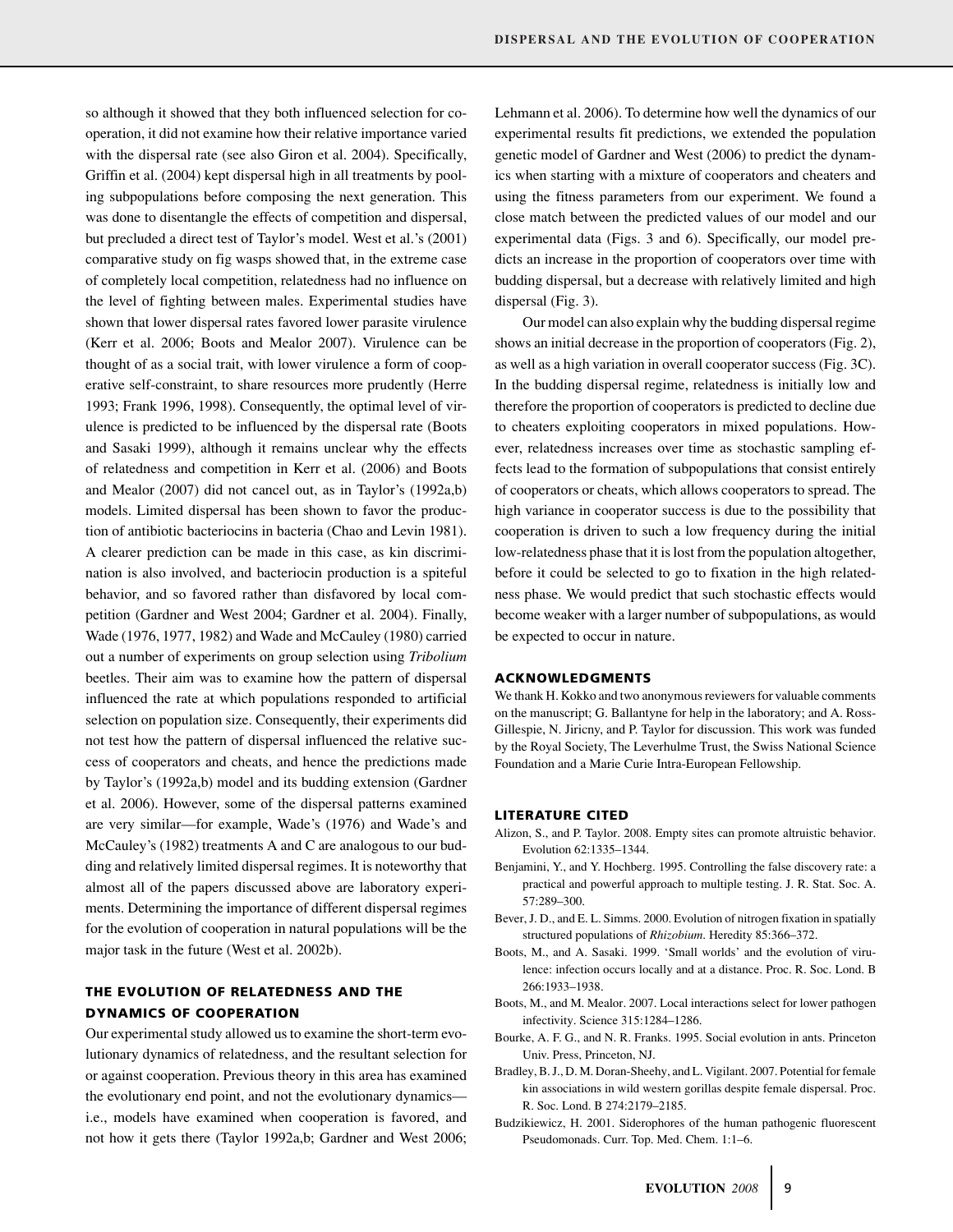- Clutton-Brock, T. H. 2002. Breeding together: kin selection and mutualism in cooperative vertebrates. Science 296:69–72.
- Cornelis, P., and S. Matthijs. 2002. Diversity of siderophore-mediated iron uptake systems in fluorescent pseudomonads: not only pyoverdines. Environ. Microbiol. 4:787–798.
- Crawley, M. J. 2002. Statistical computing: an introduction to data analysis using S-Plus. John Wiley & Sons Ltd., West Sussex, UK.
- Crespi, B. J. 2001. The evolution of social behavior in microorganisms. Trends Ecol. Evol. 16:178–183.
- Doebeli, M., and N. Knowlton. 1998. The evolution of interspecific mutualisms. Proc. Natl. Acad. Sci. USA 95:8676–8680.
- Frank, S. A. 1986. Hierarchical selection theory and sex ratios: 1. general solutions for structured populations. Theor. Popul. Biol. 29:312–342.
- ———. 1996. Models of parasite virulence. Q. Rev. Biol. 71:37–79.
- ———. 1998. Foundations of social evolution. Princeton Univ. Press, Princeton, NJ.
- ———. 2003. Perspective: repression of competition and the evolution of cooperation. Evolution 57:693–705.
- Gardner, A., and S. A. West. 2004. Spite and the scale of competition. J. Evol. Biol. 17:1195–1203.

———. 2006. Demography, altruism, and the benefits of budding. J. Evol. Biol. 19:1707–1716.

- Gardner, A., S. A. West, and A. Buckling. 2004. Bacteriocins, spite and virulence. Proc. R. Soc. Lond. B 271:1529–1535.
- Gardner, A., S. A. West, and N. H. Barton. 2007. The relation between multilocus population genetics and social evolution theory. Am. Nat. 169:207– 226.
- Giron, D., D. W. Dunn, I. C. W. Hardy, and M. R. Strand. 2004. Aggression by polyembryonic wasp soldiers correlates with kinship but not resource competition. Nature 430:676–679.
- Goodnight, K. F. 1992. The effect of stochastic variation on kin selection in a budding-viscous population. Am. Nat. 140:1028–1040.
- Grafen, A. 1984. Natural selection, kin selection and group selection. Pp. 62–84 *in* J. R. Krebs and N. B. Davies, eds. Behavioural ecology: an evolutionary approach. Blackwell Scientific Publications, Oxford, UK. ———. 1985. A geometric view of relatedness. Oxf. Surv. Evol. Biol. 2:28–
- 90.
- ———. 2007a. Detecting kin selection at work using inclusive fitness. Proc. R. Soc. Lond. B 274:713–719.
- ———. 2007b. An inclusive fitness analysis of altruism on a cyclical network. J. Evol. Biol. 20:2278–2283.
- Grafen, A., and M. Archetti. 2008. Natural selection of altruism in inelastic viscous homogeneous populations. J. Theor. Biol. 252:694–710.
- Griffin, A. S., and S. A. West. 2002. Kin selection: fact and fiction. Trends Ecol. Evol. 17:15–21.
- Griffin, A., S. A. West, and A. Buckling. 2004. Cooperation and competition in pathogenic bacteria. Nature 430:1024–1027.
- Guerinot, M. L. 1994. Microbial iron transport. Annu. Rev. Microbiol. 48:743– 772.
- Haldane, J. B. S. 1932. The causes of evolution. Princeton Science Library, Princeton, NJ.
- Hamilton, W. D. 1963. The evolution of altruistic behavior. Am. Nat. 97:354– 356.
	- -. 1964. The genetical evolution of social behaviour. J. Theor. Biol. 7:1–52.
- -. 1971. Selection of selfish and altruistic behaviour in some extreme models. Pp. 57–91 *in* J. F. Eisenberg and W. S. Dillon, eds. Man and beast: comparative social behaviour. Smithsonian Press, Washington, DC.
	- ———. 1972. Altruism and related phenomena, mainly in social insects. Annu. Rev. Ecol. Syst. 3:193–232.
- ———. 1975. Innate social aptitudes of man: an approach from evolutionary genetics. Pp. 133–153 *in* R. Fox, ed. Biosocial anthropology. Malaby Press, London.
- -. 1996. Narrow roads of geneland volume i: evolution of social behaviour. Freeman, New York.
- Harrison, F., L. E. Browning, M. Vos, and A. Buckling. 2006. Cooperation and virulence in acute *Pseudomonas aeruginosa* infections. BMC Biol. 4:21.
- Hauert, C., and M. Doebeli. 2004. Spatial structure often inhibits the evolution of cooperation in the snowdrift game. Nature 428:643–646.
- Herre, E. A. 1993. Population structure and the evolution of virulence in nematode parasites of fig wasps. Science 259:1442–1445.
- Hohnadel, D., D. Haas, and J. M. Meyer. 1986. Mapping of mutations affecting pyoverdine production in *Pseudomonas aeruginosa*. FEMS Microbiol. Lett. 36:195–199.
- Johnstone, R. A., and M. A. Cant. 2008. Sex-differences in dispersal and the evolution of helping and harming. Am. Nat. 172:318–330.
- Kelly, J. K. 1992. Restricted migration and the evolution of altruism. Evolution 46:1492–1495.
- ———. 1994. The effect of scale dependent processes on kin selection: mating and density regulation. Theor. Popul. Biol. 46:32–57.
- Kerr, B., C. Neuhauser, B. J. M. Bohannan, and A. M. Dean. 2006. Local migration promotes competitive restraint in a host-pathogen "tragedy of the commons." Nature 442:75–78.
- Killingback, T., J. Bieri, and T. Flatt. 2006. Evolution in group-structured populations can resolve the tragedy of the commons. Proc. R. Soc. Lond. B 273:1477–1481.
- Le Galliard, J.-F., R. Ferrière, and U. Dieckmann. 2003. The adaptive dynamics of altruism in spatially heterogeneous populations. Evolution 57:1–17.
- Lehmann, L. 2007. The evolution of trans-generational altruism: kin selection meets niche construction. J. Evol. Biol. 20:181–189.
- Lehmann, L., and L. Keller. 2006. The evolution of cooperation and altruism a general framework and a classification of models. J. Evol. Biol. 19:1365–1376.
- Lehmann, L., N. Perrin, and F. Rousset. 2006. Population demography and the evolution of helping behaviors. Evolution 60:1137–1151.
- Lehmann, L., L. Keller, and D. J. T. Sumpter. 2007a. Inclusive fitness explains the evolution of helping and harming behaviors on graphs. J. Evol. Biol. 20:2284–2295.
- Lehmann, L., L. Keller, S. A. West, and D. Roze. 2007b. Group selection and kin selection: two concepts but one process. Proc. Natl. Acad. Sci. USA 104:6736–6739.
- Lion, S., and M. van Baalen. 2008. Self-structuring in spatial evolutionary ecology. Ecol. Lett. 11:227–295.
- Maynard Smith, J., and E. Szathmary. 1995. The major transitions in evolution. Freeman, Oxford.
- Metheny, J. D., M. C. Kalcounis-Rueppell, K. J. Bondo, and R. M. Brigham. 2008. A genetic analysis of group movement in an isolated population of tree-roosting bats. Proc. R. Soc. Lond. B 275:2265–2272.
- Meyer, J.-M., A. Neely, A. Stintzi, C. Georges, and I. A. Holder. 1996. Pyoverdin is essential for viruence of *Pseudomonas aeruginosa*. Infect. Immun. 64:518–523.
- Michod, R. E. 1997. Cooperation and conflict in the evolution of individuality. I. Multilevel selection of the organism. Am. Nat. 149:607–645.
- Michod, R. E., and D. Roze. 2001. Cooperation and conflict in the evolution of multicellularity. Heredity 86:1–7.
- Miethke, M., and M. A. Marahiel. 2007. Siderophore-based iron acquisition and pathogen control. Microbiol. Mol. Biol. Rev. 71:413–451.
- Mitteldorf, J., and D. S. Wilson. 2000. Population viscosity and the evolution of altruism. J. Theor. Biol. 204:481–496.